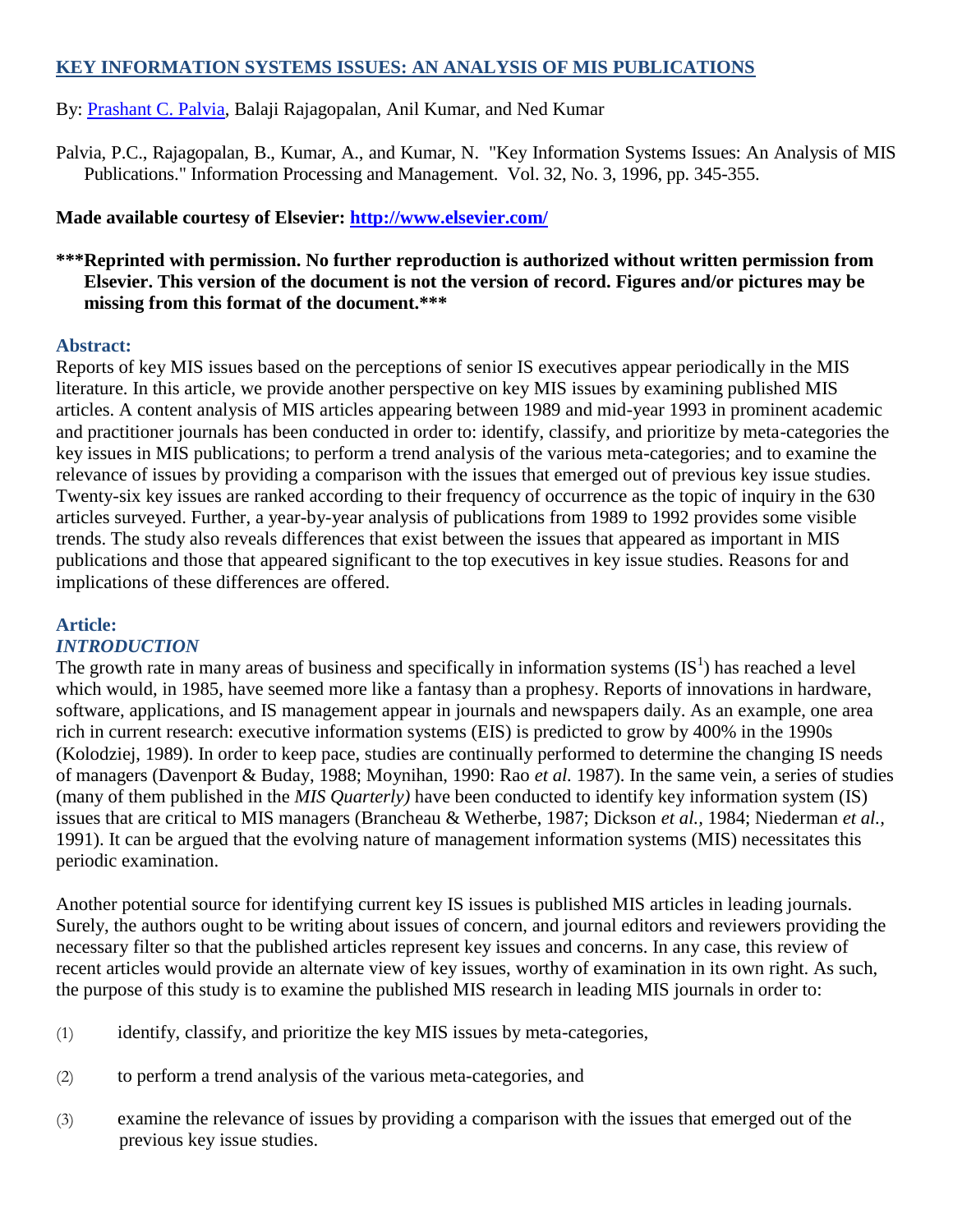To explicitly recognize the importance of the above research questions, it is useful to identify the goals of the practitioner and research groups. The research group is driven by theory development, long term studies, and a focus on normative solutions. The practitioner group, on the other hand, is interested in addressing issues of immediate concern, and finding satisficing and practical solutions. It is clear that the objectives of the two groups are not congruent. Our research questions are aimed at examining the degree to which these differences manifest themselves in research publications. As opposed to the SIM studies that are indicators of the issues of interest to the practitioner group, the present study provides a comparative investigation of the perceptions of both groups.

#### **BACKGROUND AND LITERATURE REVIEW**

The earliest attempt to study the relative importance of critical IS issues was done in 1980 by Ball and Harris  $(1982)^2$  when they surveyed 417 SIM members and measured their ranking of 18 issues on a 6-point scale ranging from "not important" to "very important". A subsequent study by Martin (1982) used 15 chief IS executives in determining critical IS success factors. The results of the Ball and Harris (1980) and Martin (1982) studies provided impetus for the first of what would be a series of studies conducted by SIM (International Society for Information Management) and MISRC (the MIS research center at the University of Minnesota).

The respondents in all SIM/MISRC studies were senior IS executives. The first study was undertaken in 1983 (Dickson *et al.,* 1984). The delphi survey approach and a ranking method were used to prioritize the issues. The second study was conducted in 1986 by Brancheau and Wetherbe (1987). They executed a five-round Delphi survey and again used the ranking method. The most recently published research in this series was completed in 1989 by Niederman *et al.* (1991). They also used the delphi method, but asked the participants to rate rather than rank each issue. Another study in this series is currently underway by SIM/MISRC; their results are not publicly available as of this writing. In addition, consulting organizations and computer magazines have also reported the prevailing IS issues (e.g. Index Group, Inc., the *C/O* magazine, etc.).

| 1980                  | 1983                        | 1986                            | 1989                         |
|-----------------------|-----------------------------|---------------------------------|------------------------------|
| top ten               | top ten                     | top ten                         | top ten                      |
| issues                | issues                      | issues                          | issues                       |
| Strategic             | Strategic                   | Strategic                       | Information                  |
| planning              | planning                    | planning                        | architecture                 |
| Measuring             | End user                    | Competitive                     | Data resource                |
| effectiveness         | computing                   | advantage                       |                              |
| Telecommunications    | Integration                 | Organizational                  | Strategic                    |
|                       | DP. OA. FA. TC              | learning                        | planning                     |
| Data as corporate     | Software                    | IS role and                     | IS human                     |
| resource              | development                 | contribution                    | resources                    |
| Decision support      | Measuring                   | Alignment in                    | Organizational               |
| systems               | effectiveness               | organization                    | learning                     |
| Office automation     | Organizational              | End user                        | Technology and               |
|                       | learning                    | computing                       | infrastructure               |
| Human resources       | Alignment in org            | Data as corporate<br>resource   | IS organization<br>alignment |
| Organizational        | Human resources             | Information                     | Competitive                  |
| learning              |                             | architecture                    | advantage                    |
| Alignment in          | Data as corporate           | Measuring                       | Software                     |
| organization          | resource                    | effectiveness                   | development                  |
| End user<br>computing | Decision support<br>systems | Integrating<br>DP. OA, FA, etc. | Telecommunication<br>systems |

Table 1

An overview of the 1980 (Martin, 1982), 1983 (Dickson *et al.,* 1984), 1986 (Brancheau & Wetherbe, 1987), and 1989 (Niederman *et al.,* 1991) key issue studies is provided. The top ten issues in each study are shown in Table 1. *Strategic Planning* for information systems has always been among one of the top issues, although it slipped to third place in the 1989 study Strategic planning for IS is concerned with an IS plan that is in concert with the business plan and goals. Three other issues that have appeared in all four studies are: *data as a corporate resource, organizational learning,* and *IS alignment in the organization.* Note that all four common issues throughout the decade pertain to the strategic nature of information systems and information technology. *Measuring effectiveness of IS* steadily declined in importance until it disappeared from the top ten in 1989. This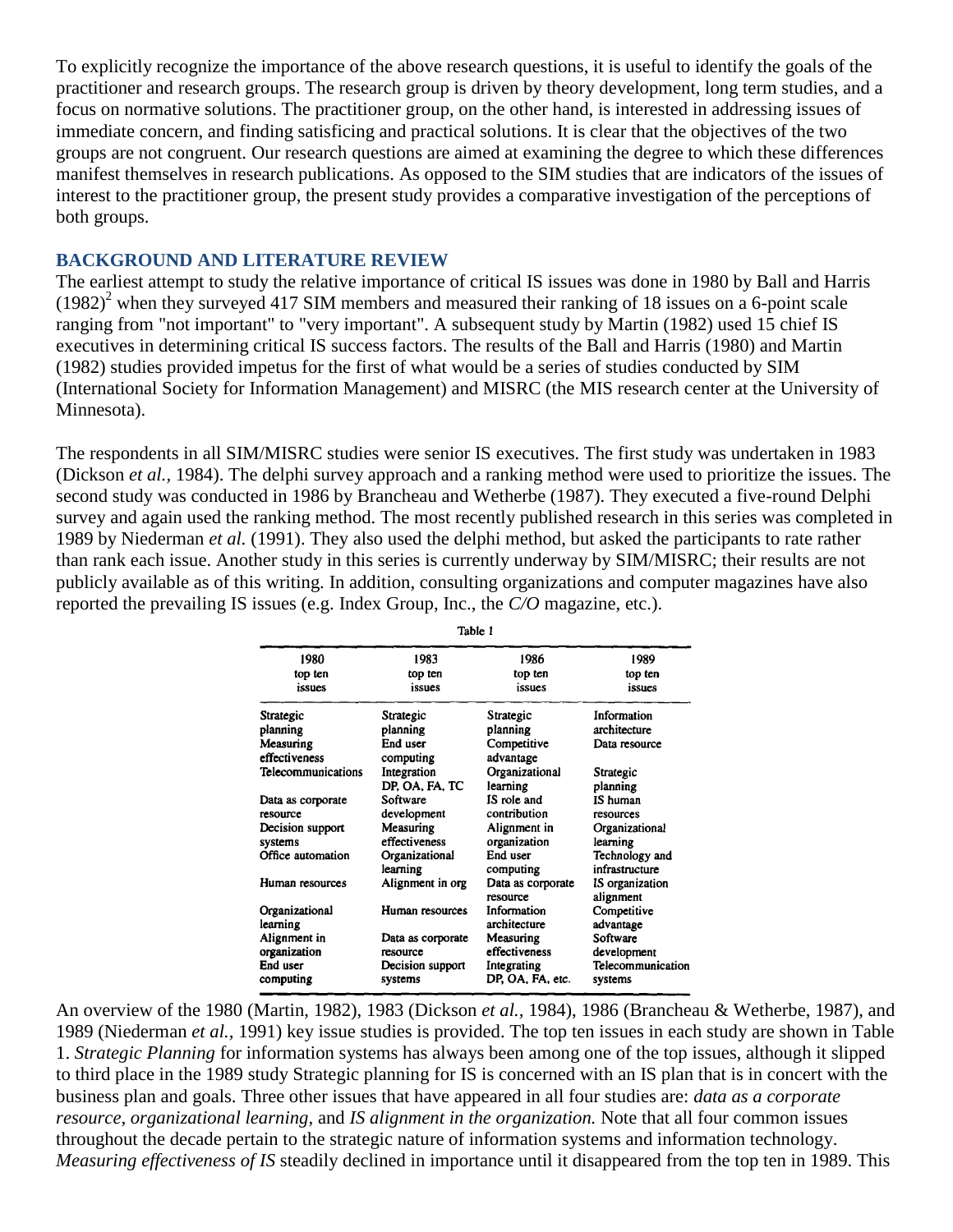does not necessarily mean that the "measurement" problem has been solved; it might just mean that the problem is perhaps unsolvable due to the strategic and intangible nature of IS benefits. The issue of *human resources*  disappeared from the top ten list after 1983, but resurfaced in 1989. *End user computing* showed up as the tenth priority issue in 1980, became number two in 1983, declined in importance in 1986, and disappeared from the top ten in 1989. This cycle matches the onset of end user computing in the early eighties, and its widespread use later into the decade. Other issues were more transient, and reflected the evolution of technology and its application over time. These issues included: *telecommunications* and *office automation* (1980), *decision support systems* (1980 and 1983), and *integration of data processing, office automation, and factory automation,* etc. (1986). In the 1989 list, it is instructive to note that a majority of the top ten issues relate to the strategic application of information technology.

Besides the above four well-recognized and often-cited studies of key issues, there have been other attempts to arrive at a list of key IS issues. Hartog and Herbert (1986) conducted an opinion survey of MIS managers and rated the following four issues higher than they were in the srm-misRc study for the same year: software development, data security, data integrity and quality, and office automation. Conversely, competitive advantage, end-user computing, and measuring effectiveness were rated lower than they were in the 1987 SIM-MISRC ratings. Another study by Narasimhaiah (1989) found the following to be important: functional and technical issues of systems analysis; behavioural and technical issues of systems design; behavior and technical issues of MIS impact.

The four studies discussed earlier and represented in Table 1 are generally well recognized as being rigorously conducted and widely disseminated. They served as the basis for the identification of key IS issues for the present study.

### **RESEARCH METHODOLOGY**

For the present research, an exhaustive search of MIS articles appearing in leading journals was conducted using abstracts from the ABI database. Nine journals highly acclaimed in the field of MIS were chosen (e.g. see Gillenson & Stutz, 1991). The journals included seven academic and two practitioner journals, as shown in Table 2. The two practitioner journals *are: Harvard Business Review,* and *Sloan Management Review; Communications of the ACM is* a hybrid between practitioner and academic journals; the rest are academic journals.

The period covered for this search is from January 1989 to June 1993.<sup>3</sup> Several factors contributed to the decision on the start date for the search. One was to look at recent research. Another was to keep the database from not getting overly voluminous. The third and the most important reason was to be able to compare our results with the latest key issue study (Niederman *et al.,* 1991). As pointed out before, the Niederman *et al.,*  study was actually conducted in 1989.

|  |  |  |  | Table 2. List of academic and practitioner journals |  |
|--|--|--|--|-----------------------------------------------------|--|
|--|--|--|--|-----------------------------------------------------|--|

- 1. MIS Quarterly
- 2. Management Science
- 3. Decision Sciences
- 4. Information & Management
- 5. Information Systems Research 6. Communications of the ACM
- 7. Journal of Management Information System
- 8. Harvard Business Review
- 9. Sloan Management Review

Six hundred and thirty abstracts of MIS articles were identified from the ABI database. Using relevant information from each extract, a separate database was created. The following information was captured for each article:

- article title
- iournal name
- author names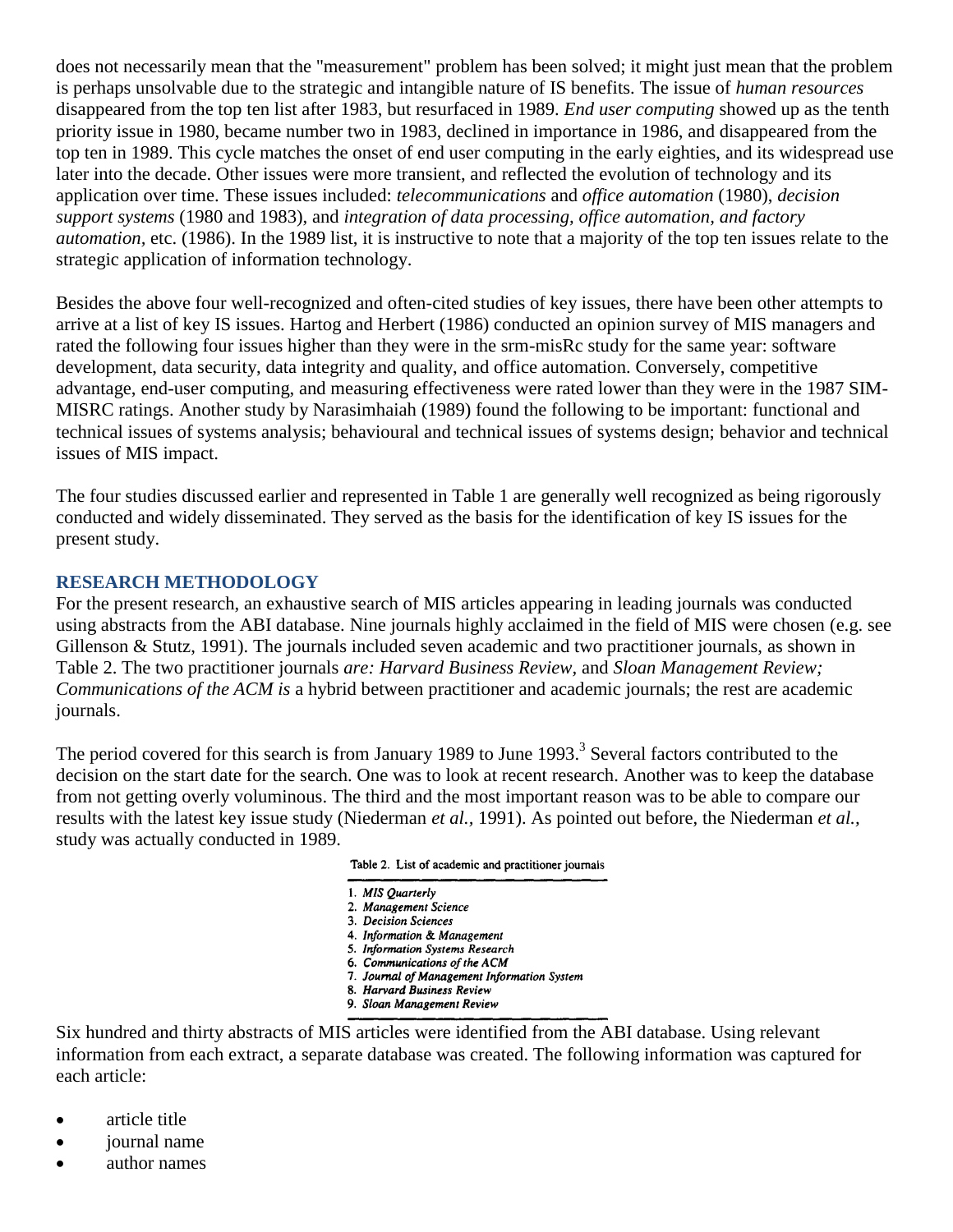- date of publication
- research methodology
- a maximum of three meta-categories.

While the methodology used in each article was included in the database, it is outside the scope of this paper and is excluded from any further discussion. The meta-categories represented the subject area of the article. These meta-categories or keywords were assigned according to the list of key issues developed by Niederman *et al.,* (1991). Note that comparability to the Niederman *et al.,* results is one of the primary goals of this study. Therefore, the rationale and definitions used by them were used to assign keywords to the articles. A single article could conceivably cover more than one issue; therefore, each article could be assigned from one to three keywords. The maximum of three keywords proved to be adequate to classify all articles.

The Niederman *et al.,* study had twenty five key issues. One new key issue had to be added to accommodate a large group of articles that did not fit any of the twenty-five issues. The new issue which emerged was knowledge-based/expert systems. The total number of key words used were thus twenty-six. Three individuals completed the task of assigning keywords to each article. Each abstract was reviewed by at least one individual to assign the keywords. When there was some doubt in the assignment of the keywords, others in the research team were consulted to arrive at a consensus decision.

Table 2

Finally, statistical tabulation procedures on the computer were used to analyze the data.

| ravic J                                         |                                    |  |  |  |
|-------------------------------------------------|------------------------------------|--|--|--|
| Overall rank<br>1989–1993                       | Issue                              |  |  |  |
| l                                               | Executive/decision support systems |  |  |  |
|                                                 | Software development               |  |  |  |
| $\begin{array}{c} 2 \\ 3 \\ 4 \\ 5 \end{array}$ | Telecommunications systems         |  |  |  |
|                                                 | Strategic planning                 |  |  |  |
|                                                 | IS human resources                 |  |  |  |
| 6                                               | End-user computing                 |  |  |  |
| 7                                               | Expert systems (new)               |  |  |  |
| 8                                               | IS effectiveness measurement       |  |  |  |
| 9                                               | IS role and contribution           |  |  |  |
| 10                                              | Competitive advantage              |  |  |  |
| u                                               | Organizational learning            |  |  |  |
| 12                                              | IS organizational alignment        |  |  |  |
| 13                                              | Electronic data interchange        |  |  |  |
| 14                                              | Technology infrastructure          |  |  |  |
| 15                                              | Security and control               |  |  |  |
| 16                                              | Data as resource                   |  |  |  |
| 17                                              | Applications portfolio             |  |  |  |
| 18                                              | Information architecture           |  |  |  |
| 19                                              | CASE technology                    |  |  |  |
| 20                                              | Organizational structure           |  |  |  |
| 21                                              | IS asset accounting                |  |  |  |
| 22                                              | Technology islands                 |  |  |  |
| 23                                              | Image technology                   |  |  |  |
| 24                                              | Global systems                     |  |  |  |
| 25                                              | Disaster recovery                  |  |  |  |
| 26                                              | Distributed systems                |  |  |  |

#### **THE KEY ISSUES**

The key issues or meta-categories are ranked based on the frequency of their occurrence as the topic of inquiry in the articles. Table 3 provides the ranked list of all 26 issues in descending order of frequency. We provide a brief discussion of the top ten issues. The discussion is geared more towards the current and general nature of each issue rather than specific articles related to it.

#### *Rank I: executive/decision support*

Most articles have been written on providing information and decision support for executive decision making. Decision support systems (DSS), as the name implies, focus specifically on decision support. They originated in the late seventies (Alter, 1977; Sprague, 1980), and continued to receive attention in the late seventies and early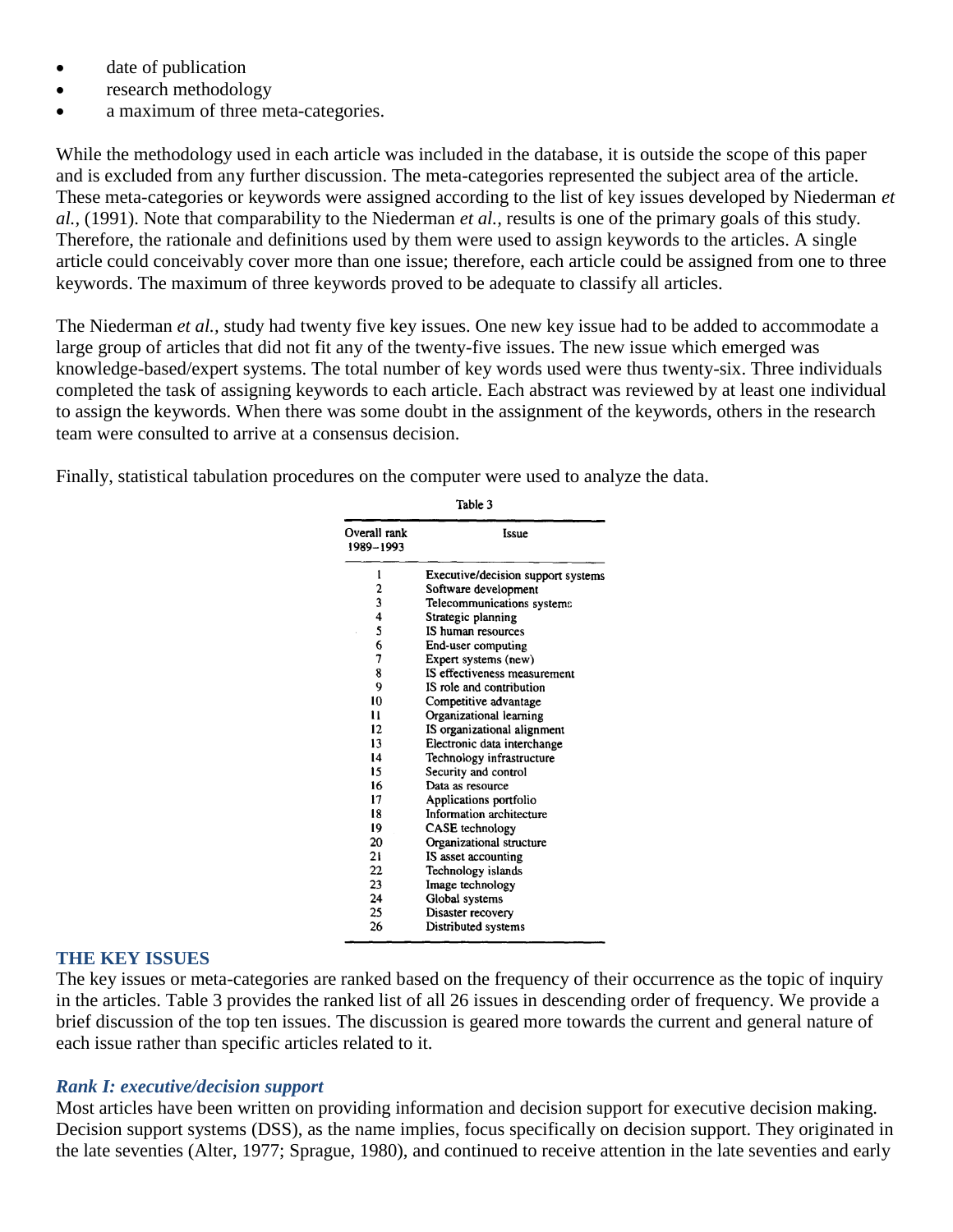eighties. However, later it was observed that DSSs were primarily being used by lower level managers and staff personnel. Executive information systems (EIS) and executive support systems (ESS), designed to meet the information needs of senior executives in highly effective presentation modes, began to catch attention in the late eighties and early nineties (Watson & Frolick, 1993; Watson *et al.,* 1991). Currently, there seems to be much interest in EIS, as evidenced by many recent articles on the subject. In fact, there are several software vendors that sell EIS software that can *be* customized to customer needs (e.g. Commander Center, etc.). It seems that the topic of information/ computer support for the senior executive is enjoying a renaissance.

#### *Rank 2: software development*

The problems of information system development backlogs, inferior software quality, and rising programmer costs have persisted over the years (Davis, 1992; Gremillion & Pyburn, 1983). Some progress has been made over the years, corroborated by the number of articles in recent literature (e.g. Graham, 1991; Souza, 1991; Walrad & Moss, 1993). Today, end user computing and packaged software represent plausible alternatives to software developed by the IS department. Structured methods have been advocated for software development and are being used in many organizations. Another trend is the use of software engineering and CASE tools in the building of information systems (Forte & Norman, 1992; Freeman & Gaudel, 1991; Neumann, 1993). A new breed of development approaches, based on object oriented concepts, provides for software reusability and higher quality, and is considered a paradigm shift in development methodology.

### *Rank 3: telecommunication systems*

Telecommunications are vital to large and distributed organizations. The trend towards globalization is making the need to effectively communicate within and outside the organization critical (Chidambaram & Chismar, 1994). Today's information systems have to rely on local area and wide area networks in order to monitor and process the variety of transactions in geographically dispersed locations. Planning and implementing telecommunication systems is proving to be critical for organizational success. In effect, electronic communication paths minimize constraints posed by time and distance (Keen, 1989). Not only is the telecommunication backbone necessary for an organization's transaction systems, but also fundamental to a responsive IT infrastructure and systems for competitive advantage (Clemons & McFarlan, 1986; Wiseman, 1985).

## *Rank 4: strategic planning*

The information system function is no longer treated as a service or support function; it is widely regarded to have a strategic value. Strategic planning for IS recognizes its close linkage to business planning and business goals (King, 1988). It appears that an increasing number of organizations are undertaking strategic IS planning. Businesses are increasingly dependent on information technology to gain and maintain a competitive edge, and thus sustain their business. There are various ways to utilize IT for competitive purposes; Henderson and Venkatraman (1993) have proposed the Strategic Alignment Model which identifies four dominant perspectives for aligning IT and business strategies. Two of these perspectives regard IT as a driving force for business strategy. Note that an additional benefit of strategic IS planning is that it leads to increased learning from the execution of the process itself (Niederman *et al.,* 1991). The creation of the role of the chief information officer (CIO) in many organizations is further testimony to the important of IS strategic planning.

### *Rank 5: IS human resources*

IS human resources has remained an area of concern for managers over the years. Rapid advances in information technology make existing skills obsolete in a short span of time, and put the onus on employees to acquire new skills, and on management to retrain the employees. One example of technological obsolescence is the COBOL programming language. While being a mainstay of business programming for three decades, COBOL is finally being eroded by newer structured languages and object oriented languages (Freedman, 1986). Given the continuous change in skills and the widening of the types of requisite skills, what is needed is a flexible and productive workforce that can rapidly adjust to changing demands (Dreyfuss, 1990). Other trends that have caused human resource concerns for IS are downsizing and outsourcing. Many organizations have downsized their IS staff or considered exercising the option to bring escalating IS costs under control (Right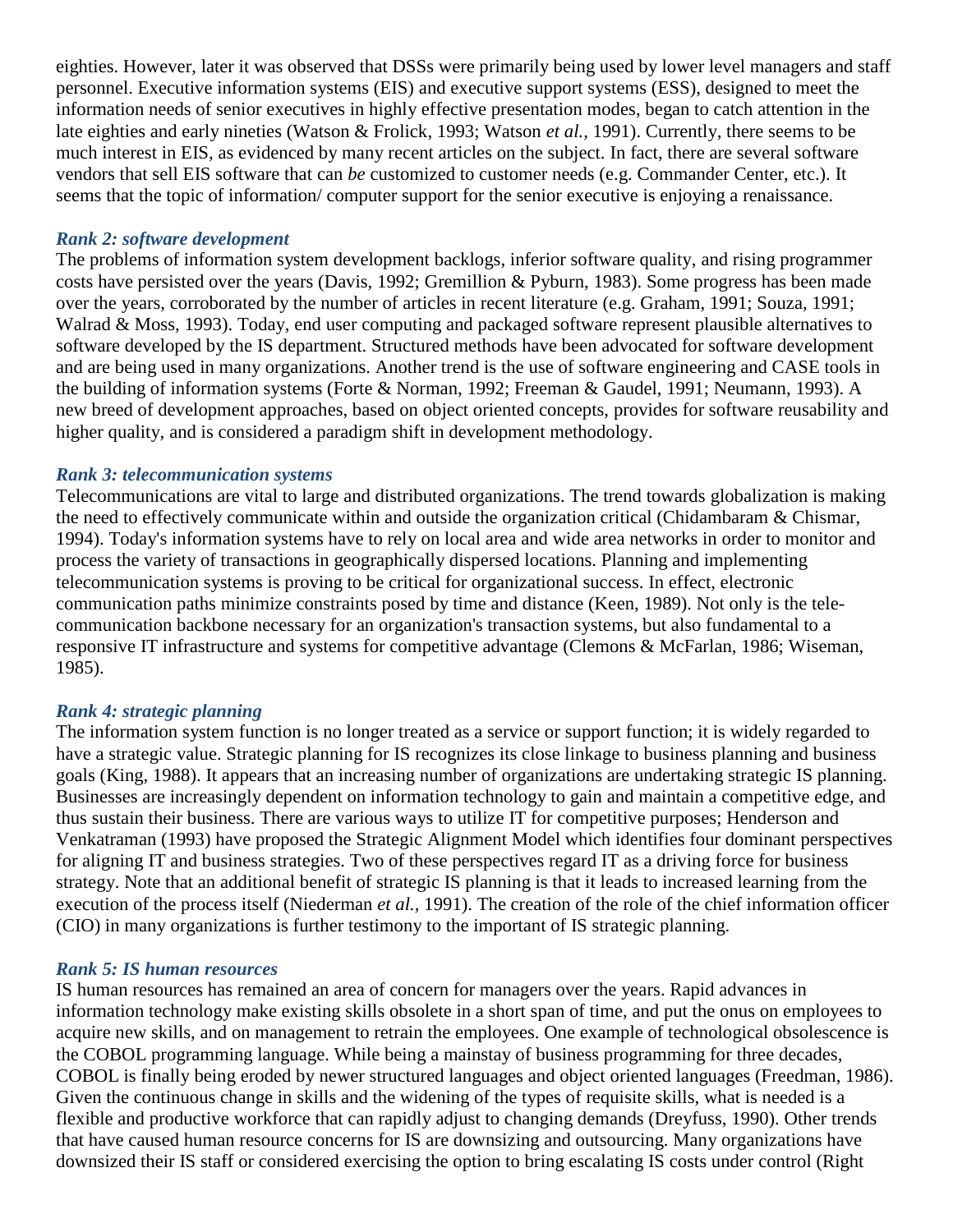Associates, 1992). Another cost containment mechanism, not so radical, is outsourcing. Outsourcing, including international outsourcing, allows the limited contracting out of various IS functions to outside vendors, and has attracted the attention of many firms (Lacity & Hirscheim, 1993).

# *Rank 6: end-user computing (EUC)*

End-user computing, which started in the early eighties, has now become widely pervasive in most organizations today. IS departments first attempted to manage and control EUC; but this proved to be unworkable from the user's point of view (Gerrity & Rockart, 1986). IS departments had to ultimately relinquish control, and instead began to provide a support role in the form of information centers. Other approaches also exist to manage EUC as described by Gerrity and Rockart (1986). For example, while information centers continue to exist, user areas are increasingly employing support personnel in their own areas (Robey & Zmud, 1990). Finally, while end user computing has eased the problems of application development backlogs and application inflexibility, problems continue to exist (Alavi & Weiss, 1986) associated with end user developed systems (e.g. quality, integrity, documentation and support).

## *Rank 7: knowledge-based systems/expert systems*

Expert or knowledge-based systems (ES or KBMS) were first introduced into business at the turn of the eighties decade. Classical examples of expert systems include XCON for computer configuration at Digital and MYCIN in medicine (Turban, 1995). Early systems were extremely large containing thousands of rules, expensive, and installed on specially configured large mainframe computers. Later into the eighties, with the advent of the personal computer, user friendly ES shell software is readily available. Much of the ES development at present is using shell software, and in building small systems made up of rules only in the hundreds. Du Pont (1988) is the classic case of a company where thousands of small ESs have been developed by end users. While the technological problems of knowledge representation and system development are not formidable any more, the bottleneck continues to be knowledge acquisition (McGraw & Westphal, 1990).

# *Rank 8: IS effectiveness measurement*

IS effectiveness measurement continues to defy attempts to define it, measure it, and evaluate it (Dixon & John, 1989). Even after three decades of computers and information systems, much investment in IT and IS development is based on intangible benefits and strategic value. Nevertheless, senior management would yearn to enhance the return on IT investments. This desire has led many organizations into engaging in IS downsizing and outsourcing (Lacity & Hirscheim, 1993). Obviously, the measurement issue presents a serious challenge to the IS research community, and they continue to make attempts to address the concern. One approach taken by many researchers is to use "surrogate" measures for IS effectiveness, e.g. user satisfaction (Doll & Torkzadeh, 1988), and usefulness and ease of use (Davis, 1989).

# *Rank 9: IS role and contribution*

As per our previous remark, the information system function was regarded as a service and overhead function in the early days of computing. However, most organizations now understand the strategic and critical role of IS in business. Applications of IS, besides transactional systems, include management systems such as decision support systems, executive information systems, group decision support systems, organizational support systems, and expert systems (Turban, 1995). Every function and process can benefit from the application of IT, as well as cross-functional integration and business process reengineering can be achieved using information technology to obtain quantum benefits (Davenport & Short, 1990; Hammer, 1990). An organization can attain tremendous organizational effectiveness and flexibility using IT allowing it to rapidly respond to emerging business opportunities. Further, IT can allow an organization to gain strategic value by permitting alliances with external entities in its value chain, by means of Inter-organizational systems (Wiseman, 1985). Finally, information technology is facilitating and many times driving an organization's quest to internationalize its operations and reach global markets (Ives & Jarvenpaa, 1991). A primary concern related to the issue is for the various constituencies, functional managers, and employees in the organization to understand and explore the full potential of IS contribution.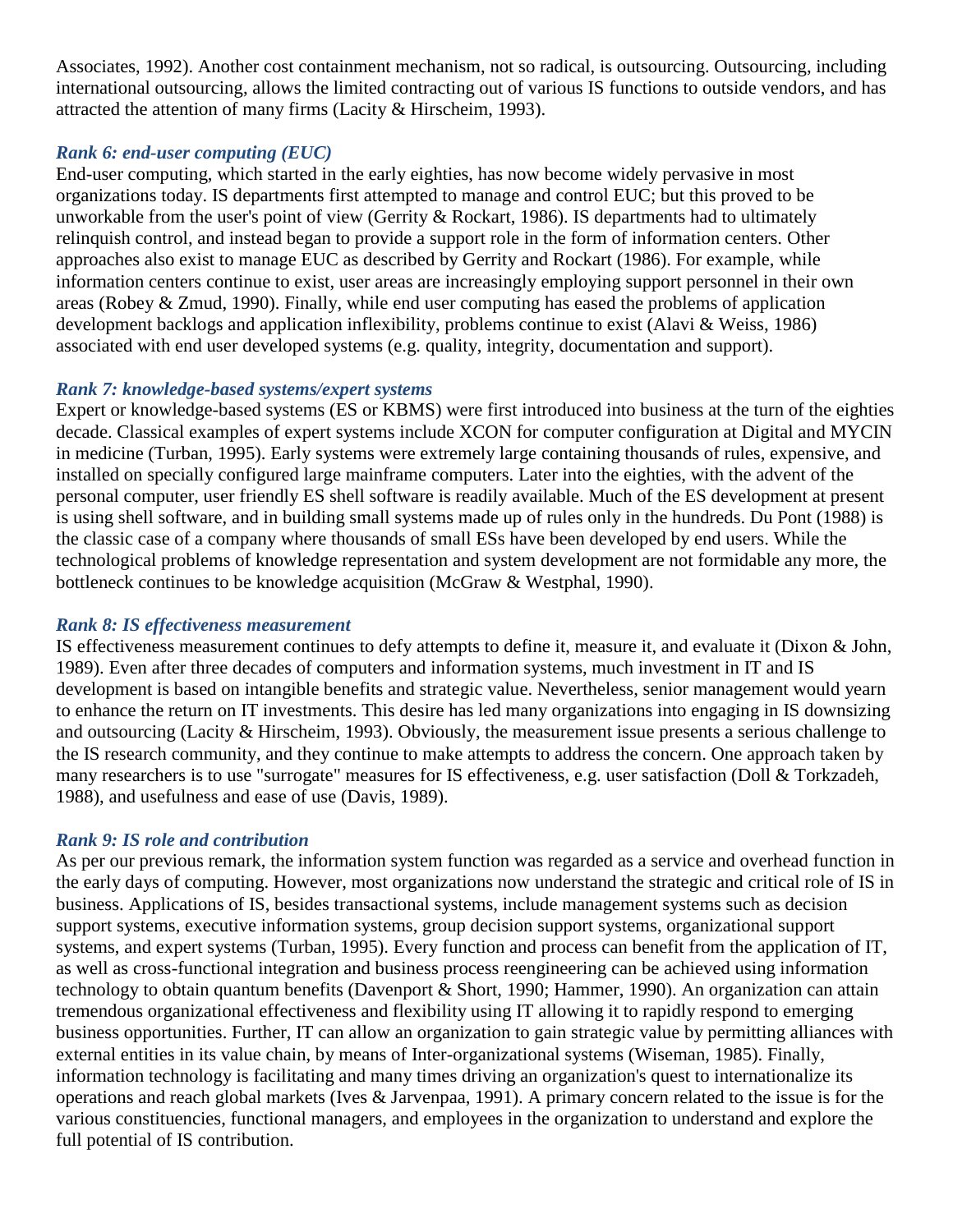### *Rank 10: competitive advantage*

Interest in information systems that provide competitive advantage to a firm (also called strategic information systems—SIS) surged in the mid eighties. Publicized and anecdotal accounts of such systems are reported in companies like American Hospital Supply, Otis Elevator, American Express, and American Airlines. Such systems allow a company to enhance its position in the marketplace. Such systems are typically targeted at the firm's customers, suppliers, or competitors. Typically, information technology in this role strives to streamline internal, business processes and forge electronic links with suppliers, customer, or business partners. Porter (1980) and others following Porter's lead (e.g. Portar & Millar, 1985; Wiseman, 1985) have suggested various strategies to identify opportunities for SIS development and to manage the process of development.

#### *Lower ranked issues*

Issues ranked below # 10, but still relatively high, include items of long-standing as well as emerging interest. Issues such as organizational learning (# 11) and IS organizational alignment (# 12) are directed towards reaping the full potential of IT by proper organizational structuring and control (see Brown & Magill, 1994). Similarly, data resource (# 16) and information architecture (# 18) focus on the pervasiveness nature of IT and its treatment as a resource which has utility for the entire organization (Cash *et al.,* 1992). Newer issues include: electronic data interchange—EDI (# 13), technology infrastructure (# 14) and CASE technology (# 19). The technologies of EDI and CASE hold much promise for greater productivity and efficiency; they are being increasingly applied in many organizations (Finlay & Mitchell, 1994; Keen & Cummins, 1994).

### **TREND ANALYSIS**

In order to observe possible trends in the issues being addressed in MIS publications, a year-by-year analysis was undertaken. Table 4 presents the ranking of top ten issues for each year from 1989 to 1992. The year 1993 was not included since data for the entire year was not available at the time of research execution. While no drastic shifts were seen in this four year period, some observable trends include:

(1) Executive and decision support is being increasingly addressed in MIS publications. We attribute this more to the recent interest in executive information systems, and not as much to decision support systems.

(2) Software development continues to enjoy a significant amount of attention from writers and researchers. Software development has always been a thorny issue for IS managers and developers. The recent developments in software engineering, CASE tools, and object oriented methods seem to offer some promise in this area.

(3) Research on knowledge-based and expert systems is receiving new and increasing attention. Some of this writing activity may be due to the introduction of new artificial intelligence technologies, such as neural networks, genetic algorithms, etc.

(4) End user computing (EUC) shows a slow and steady decline in publications related to it. Possible reasons include that EUC has become a pervasive and accepted phenomenon, the early issues have already been thrashed out, and the current issues possibly fall outside the realm of IS management.

(5) IS role and contribution is receiving lesser attention from writers and researchers. The value of IS role and contribution may have already been well publicized in the literature, thus reducing the need for further emphasis. One area that may actually raise the importance of IS role and contribution in the future is "Business Process Reengineering (BPR)". BPR is receiving heightened attention from both practitioners and researchers as a way for organizations to drastically simplify their business processes in order to obtain multifold improvements in productivity and cost savings.

(6) Strategic planning has declined slightly in importance in terms of what is being published. Once again, the reason may be that much has already been written about the issue and that many organizations may already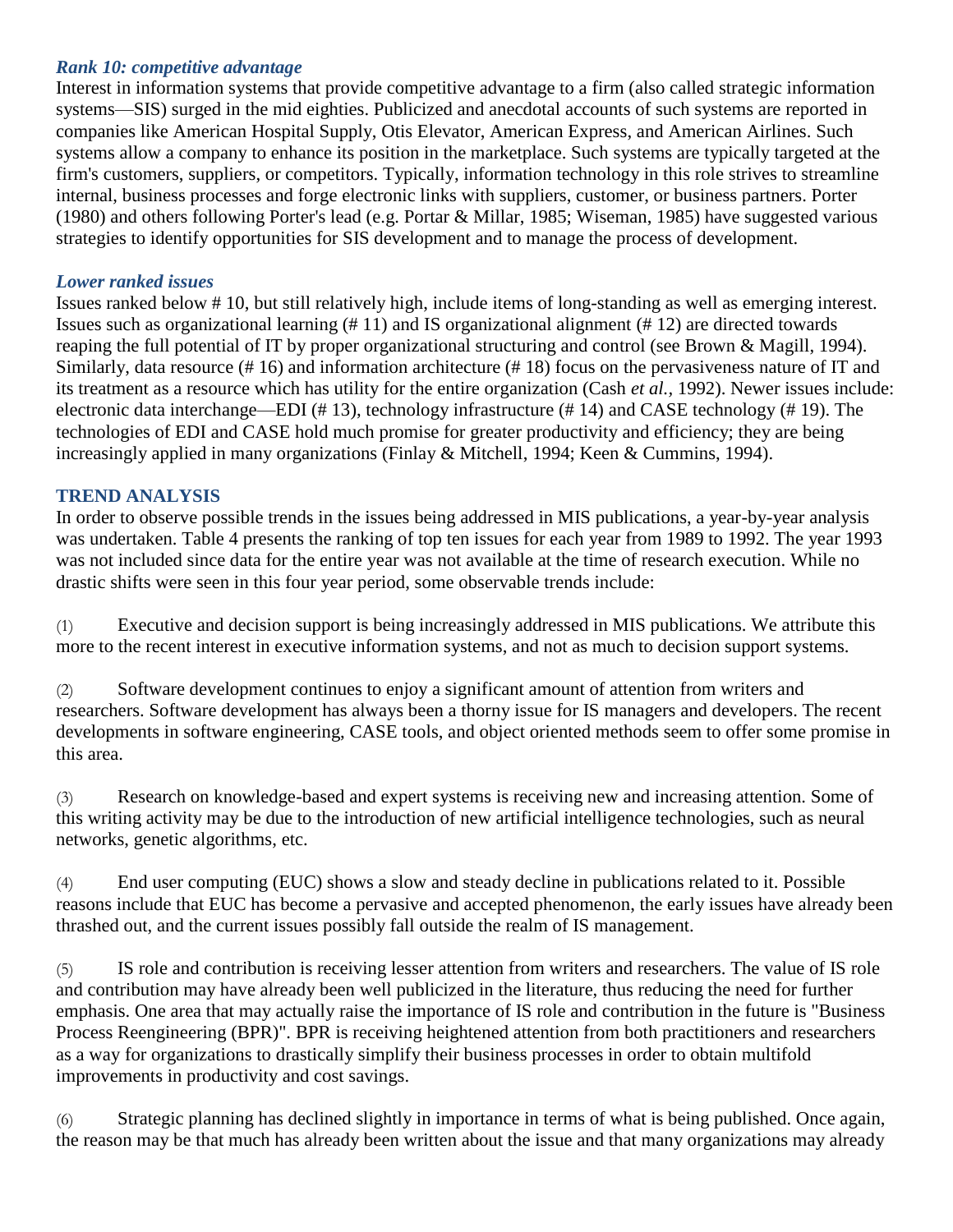have a process in place for strategic IS planning. We maintain, however, that strategic planning for IS should remain a critical activity for organizations due to increasing competition and market globalization.

| Rank | 1989                           | 1990                           | 1991                                 | 1992                            |
|------|--------------------------------|--------------------------------|--------------------------------------|---------------------------------|
|      | Strategic<br>planning          | Executive/DSS                  | Executive/DSS                        | Executive/DSS                   |
| 2    | IS human<br>resources          | End user<br>computing          | Strategic<br>planning                | Software<br>development         |
| 3    | Software<br>development        | Software<br>development        | Software<br>development              | Expert systems                  |
| 4    | IS role and<br>contribution    | IS role and<br>contribution    | Expert systems                       | IS human<br>resources           |
| 5    | Executive/DSS                  | Strategic<br>planning          | IS role and<br>contribution          | Telecommunications<br>systems   |
| 6    | IS effectiveness               | IS human<br>resources          | End user<br>computing                | End user<br>computing           |
| 7    | IS organizational<br>alignment | Organizational<br>learning     | Competitive<br>advantage             | Strategic<br>planning           |
| 8    | Technology<br>infrastructure   | IS organizational<br>alignment | Technology<br>infrastructure         | IS effectiveness<br>measurement |
| 9    | Telecommunications<br>systems  | Competitive<br>advantage       | Electronic data<br>interchange (EDI) | IS role and<br>contribution     |
| 10   | Competitive<br>advantage       | Expert systems                 | Telecommunications<br>systems        | Security and<br>control         |

**COMPARISON WITH KEY ISSUE STUDIES**

The purpose of all of the key issue studies (1980, 1983, 1986, 1989) has been to project the IS issues that would dominate in the next few years. The Niederman *et al.,* (1991) study of 1989 issues, being the closest to the time frame considered in this article, is the most relevant for comparison. Accordingly, the question of interest is whether the authors of MIS publications are writing about the same issues as projected by Niederman *et al.* The answer to this question will also answer a related and important question: Are the key issue studies serving their intended purpose?

Based on our evidence, there is not an unequivocal answer to the above question. The answer is both "yes" and "no". At best, a mixed picture emerges as evinced in the following comments:

(1) Five of the top ten issues identified in the 1989 study also appear in the top ten list of this study. They are: strategic planning, IS human resources, competitive advantage, software development, and telecommunications systems. On the other hand, except for two meta-categories: data resource and information architecture, all other top ten IS issues in the 1989 study appear in the top fifteen list of MIS publications. However, as a contrast, three issues: EUC, IS measurement and Executive/DSS that appeared very low in the 1989 study (in the bottom ten) are listed among the top ten in the MSI publications list.

(2) Five of the top ten issues in the 1989 study fall below the tenth place in the current study. These are: information architecture, data resource, organizational learning, technology infrastructure, and IS organization alignment.

(3) Four of the top ten issues in this study fall below the tenth ranking in the 1989 study. These are: IS role and contribution, IS effectiveness measurement, executive/decision support, and end user computing. The key issue "knowledge-based/expert systems" is a new item in our study, which was not even included in the 1989 study.

(4) A new perspective into the differences in the two sets of issues can be offered by looking at the metacategories under three broad classes: operational, tactical and strategic issues. Examples of operational issues include the availability of hardware, operating and applications software, and human resources for MIS. Tactical issues include management's awareness of MIS capabilities, human resource development for MIS, quality of data, standards, etc. The strategic category is characterized by items like information architecture,

Table 4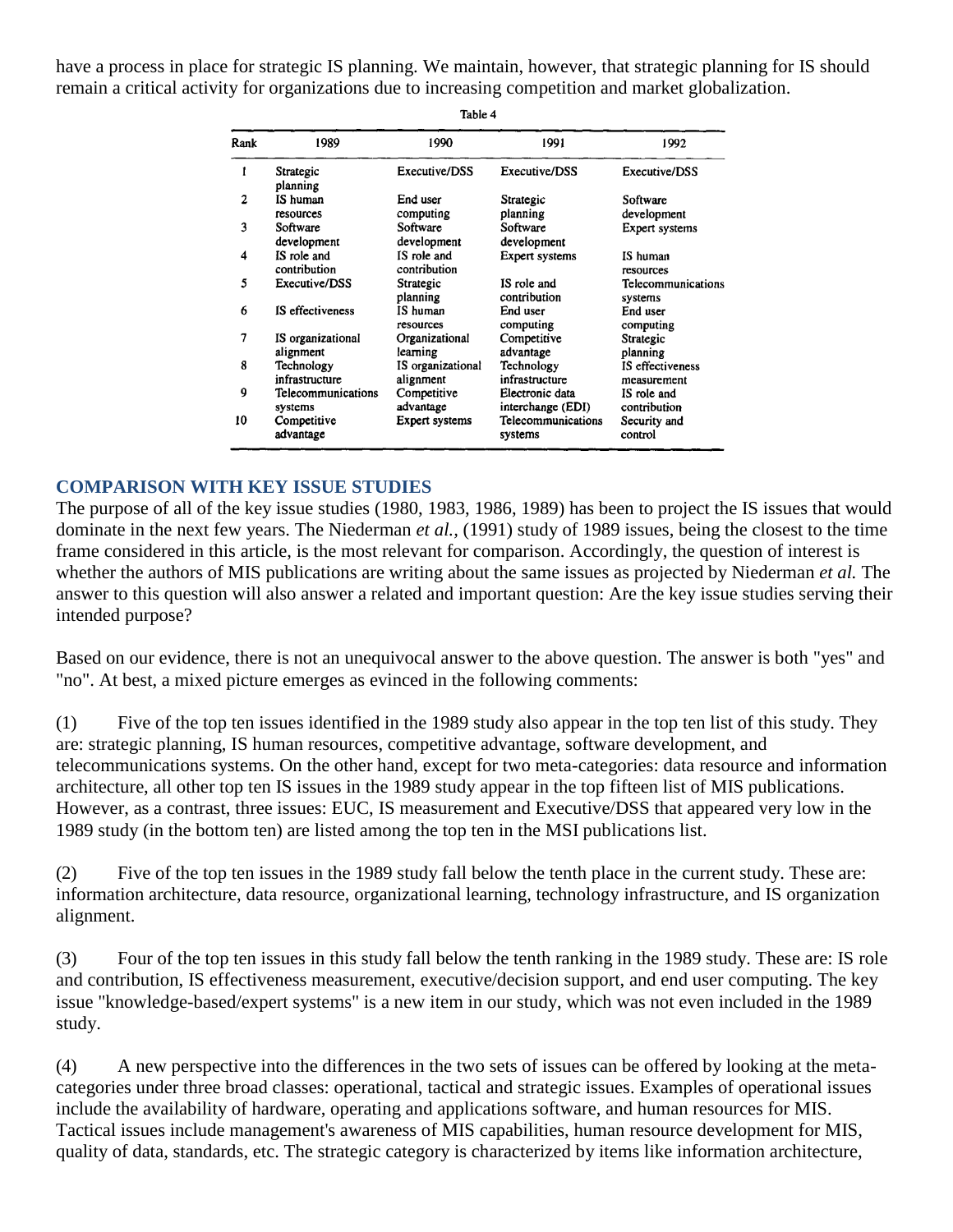data resource management, strategic planning for MIS and organizational learning. It is readily observable that the key issue studies are heavily dominated by strategic concerns, while the publications results also include some tactical and operational concerns. This bias in favor of strategic issues in key issue studies is easily explained: these studies represent the viewpoints of senior IS executives. In this sense, it can be argued that the publication results present a more balanced picture of the significant IS issues.

(5) Since the 1989 key issue study projected issues three to five years into the future, it would seem that it would be a better predictor of publications in the later years. This argument was not supported, however. Comparing the top ten 1989 key issue study issues with the year-by-year top ten publications, there were six matches in 1989 and 1990, five matches in 1991, and only four in 1992. If anything, the prediction quality of the 1989 study deteriorated in the third and fourth years.

(6) Given the above comments, it may be that the key issue studies are not leading indicators of future publications. In fact, the possibility of the key issue studies being lagging indicators of prevailing issues and publications must be entertained. Readers must be familiar with the infamous time lag between research execution and final publication. Especially, in the leading journals considered in this study, the lag is at least a year and can be as high as two to three years. With this observation, the scholarly inquiry for the articles appearing in 1989 went on most likely during 1987 and 1988. Now if the key issue study of 1989 indicates concerns similar to research conducted in 1987 or 1988, it is clearly a lagging indicator. This called into question the wisdom of repeating key issue studies. The prevailing key issues can be simply obtained by a meta analysis of recent literature, such as in this article, rather than conducting a whole new study.

# **CONCLUSIONS**

This article has provided an insightful examination of the issues being discussed in leading MIS publications. Compared to the periodic key issue studies in the MIS literature, this analysis provides an alternate view of the important issues in MIS that are worthy of research and inquiry. As per our analysis, the top three topics receiving the most attention in leading journals are: executive and decision support systems, software development, and telecommunication systems.

A comparison was offered of the publications with the key issue studies of the past, more specifically the most key issue study of 1989. A mixed picture emerged from the comparison. There is a partial match between the key issue study results and the publications. Reasons for and implications of these differences were offered It is reiterated that our study is more directed towards academic journals, although a few leading practitioner journals were included. It might be that the issues being addressed in strictly practitioner journals may be different or closer to the key issue study results. In any case, we emphasize that the MIS research community and the MIS practitioner community stay in touch with the work and concerns of each other. In that spirit, we have provided an essential step.

## **Notes:**

 $<sup>1</sup>$  The terms IS and MIS are used interchangeable</sup>

 $2$  Note that there is a time lag between the conduct of the study and the publication of the article. The issues, however, represent the time at which the study was conducted.

 $3<sup>3</sup>$  At the time of research execution (early 1994), ABI abstracts were readily available for all nine journals only to June 1993. Plans call for updating the database on a periodic basis.

## **REFERENCES**

Alavi, M., & Weiss, I. R. (1986). Managing the risks associated with end-user computing. *Journal of Management Information Systems, 2(3),* 5-20.

Alter, S. L. (1977). A taxonomy of decision support systems. *Sloan Management Review,* /9(1), 39-56. Ball, L., & Harris, R. (1982). SMIS member: A membership analysis. *MIS Quarterly,* 6(1), 19-38.

Brancheau, J. *C.* & Wetherbe, J. C. (1987). Key issues in information systems management. *MIS Quarterly, 11(1),* 23-46.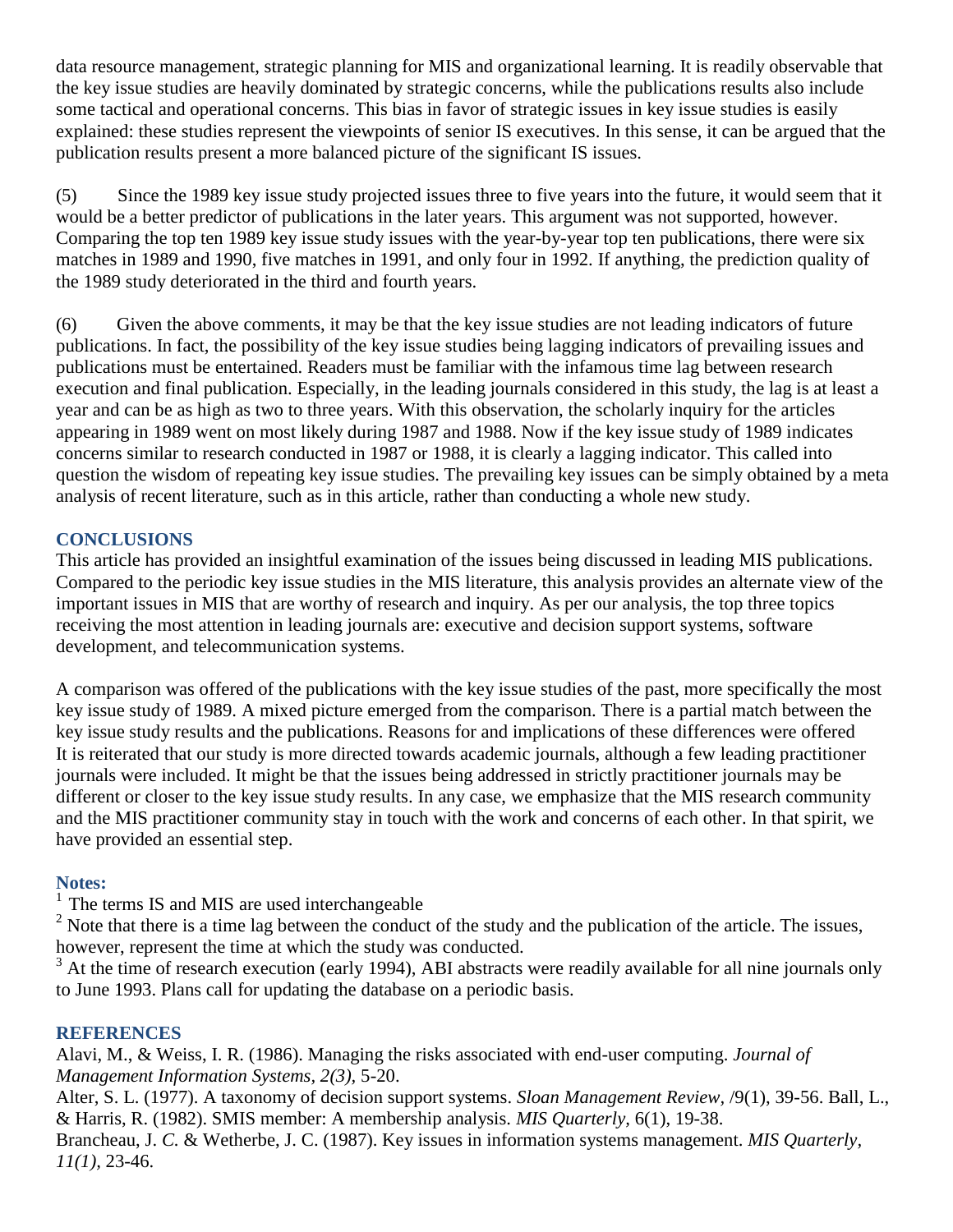Brown, C. V., & Magill, S. L. (1994). Alignment of the IS functions with the enterprise: Toward a model of antecedents. *MIS Quarterly,* /8(4), 371-403.

*Cash, J.* I.. McFarlan, F. W., McKenney, J. L., & Applegate, L. M. (1992). *Corporate information systems management: Text and cases* (3rd edn). Homewood, Ill.: Irwin.

Chidambaram, L., & Chismar, W. G. (1994) Telecommunication technologies: Use and investment patterns in multinational corporations. *Journal of Global Information Management,* 2(4), 5-17.

Clemons, E. K. & McFarlan, F. W. (1986). Telecom: Hook up or loose out. *Harvard Business Review,* 64(4), 91-97. Davenport, T., & Buday, R. (1988). *Critical issues in information systems management in 1988.* London: Index Group. Davenport, T. H., & Short, J. (1990). The new industrial engineering: Information technology and business process

redesign. *Sloan Management Review,* 3/(4), 11-27.

Davis, D. B. (1992). Does your IS shop measure up. *Datamation, 38(18),* 26-32.

Davis, E D. (1989). Perceived usefulness, perceived ease of use, and user acceptance of information technology. *MIS Quarterly, 13(3),* 319-340.

Dickson, G. W., Leitheiser, R. L., Wetherbe, J. C., & Nechis, M. (1984). Key information systems issues for the 1980's. *MIS Quarterly, 8,* 135-159.

Dixon, P. J., & John, D. A. (1989). Technology issues facing corporate management in the 1990s. *MIS Quarterly, 13(3),* 247-255.

Doll, W. J., & Torkzadeh, G. (1988). The measurement of end-user computing satisfaction. *MIS Quarterly, 12(2),* 259-274.

Dreyfuss, J. (1990). Get ready for the new workforce. *Fortune,* 165-181.

Du Pont (1988) Du Pont's artificial intelligence implementation strategy. *Harvard Business School Case Study,*  9-189-036,1-17.

Finlay, P. N., & Mitchell, A. C. (1994). Perceptions of the benefits from the introduction of CASE: An empirical study. *MIS Quarterly,* /8(4), 353-370.

Forte, G., & Norman, R. J. (1992). A self assessment by the software engineering community. *Communications of the ACM,* 35(4), 28-32.

Freedman, D. H. (1986). Programming without tears, *High Technology,* 6(4), 38-45.

Freeman, P. A., & Gaudel, M-C. (1991). Building a foundation for the future of software engineering. *Communications o f the ACM, 34(5),* 30-33.

Gerrity, T. P., & Rockart, J. F. (1986). End-user computing: are you a leader or a laggard. *Sloan Management Review,* 25-34,

Gillenson, M. L. & Stutz, J. D. (1991). Academic issues in MIS: Journals and books. *MIS Quarterly, 15(4),*  447-452. Graham, C. (1991). CASE cracks applications backlog. *Datamation,* 37(6), 97-99.

Gremillion, L., & Pyburn P. (1983). Breaking the systems development bottleneck. *Harvard Business Review, 83(2),* 130-137.

Hammer, M. (1990). Reengineering work: Don't automate, obliterate. *Harvard Business Review,* 68(4), 104- 112. Hartog, C., & Herbert, M. (1986). 1985 opinion survey of MIS managers: Key issues. *MIS Quarterly, 10,*  351-361. Henderson, J. C. & Venkatraman, N. (1993). Strategic alignment: Leveraging information technology

for transforming

organizations. *IBM Systems Journal, 32(1),* 4-16.

Ives, B.. & Jarvenpaa, S. L. (1991). Applications of global information technology: Key issues for management. *MIS Quarterly,* /5(1), 33-49,

Keen, P. G. W. (1989). Information technology and organizational advantage. In P. Gray, W. King, Ephraim McLean and Hugh Watson (Eds.), *MolS, Management of Information Systems,* The Dryden Press.

Keen, P. G. W., & Cummins, J. M. (1994). *Networks in action.* Belmont, Calif.: Wadsworth.

King, W. R. (1988). Strategic planning for information resources: The evolution of concepts and practice. *Information Resourres Management Journal, I(* I), 1-8.

Kolodziej, S. (1989). EIS is a prestigious strategic weapon. *Software Magazine,* 9(9), 58-64.

Lacity, M. C., & Hirscheim, R. (1993). The information systems outsourcing bandwagon. *Sloan Management Review,* 73-86.

Martin, E. W. (1982). Critical success factors of chief MIS/DP executives. *MIS Quarterly, 6,* 1-9.